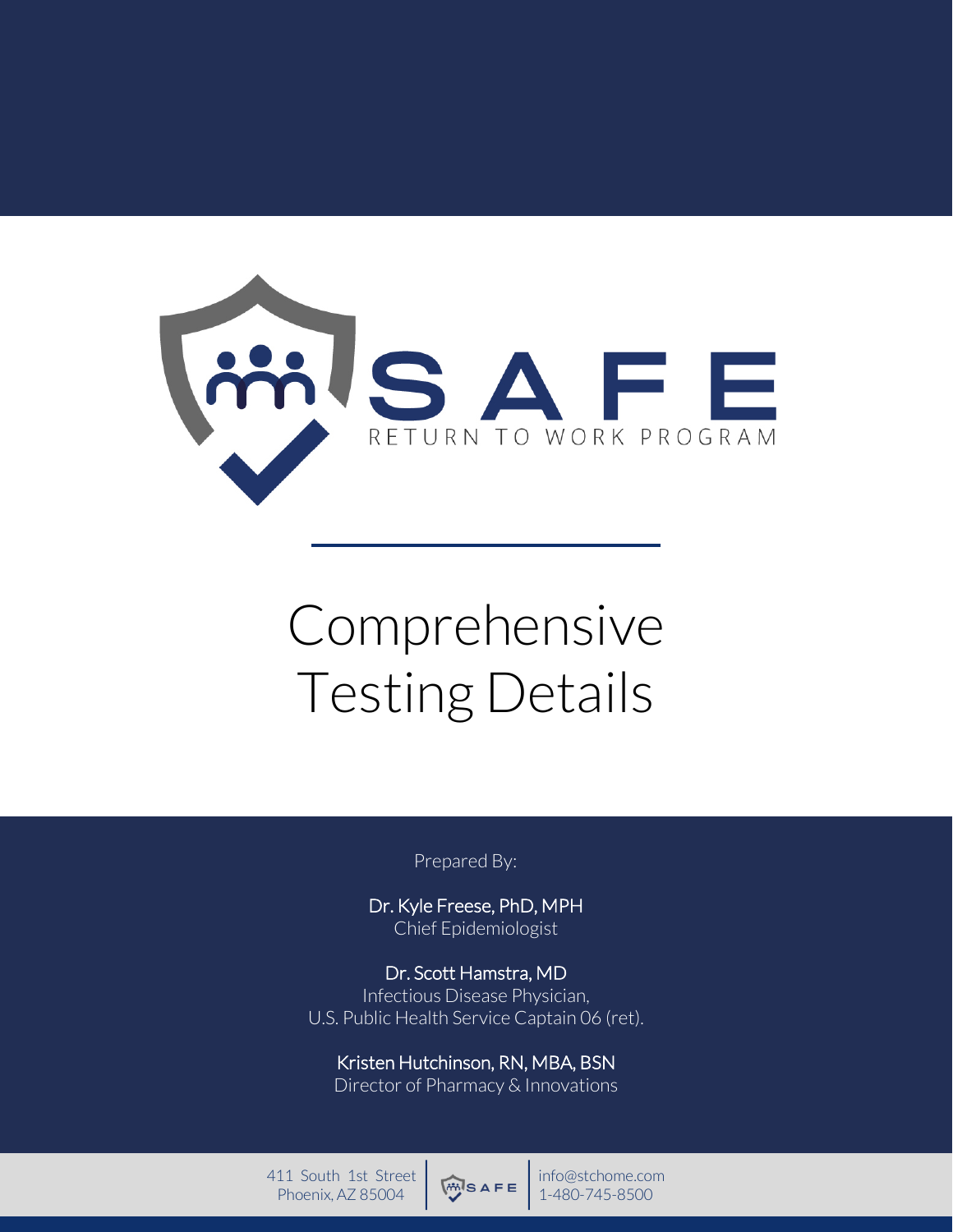

Comprehensive testing is a key component of successful return-to-work strategies. However, as organizations have begun adopting these tools, it is apparent that many misconceptions remain. Below, we address common questions with the goal of improving employers' and employees' confidence in preparing to return to work. We use our epidemiologic and clinical expertise alongside the most recent recommendations from the Centers for Disease Control and Prevention to explain the strengths and limitations of current testing strategies. The information provided here reflects our current understanding of the SARS-CoV-2 virus, availability and reliability of testing, and federal recommendations; as additional research is performed and regulations are updated, so will the SAFE program.

## 1. What are the different types of tests?

Testing is directed at answering 2 questions: 1) Am I infected now? or 2) Was I infected in the past?

Viral Testing: identifies the presence of the SARS-CoV-2 virus. There are two categories of viral tests on the market to measure the presence of virus- molecular and antigen testing.

*Molecular testin*g identifies the genetic material of the SARS-CoV-2 virus and uses a technique called Reverse Transcriptase Polymerase Chain Reaction (RT-PCR). To perform this test, a swab is used to collect a sample of mucous from either the nose or mouth (depending on the test manufacturer). This is sent to a laboratory (either on site or to a different location), where a lab technician safely handles and processes the specimen, obtains the result, and sends the test result information back to relevant parties by paper, fax, or electronically.

*Antigen testing* identifies the presence of a viral protein- either a "nucleocapsid", which is located inside the viral cell, or the spike protein, which is located on the outside surface of the virus. These tests can typically be collected using the same methods as molecular tests or using a saliva sample. The processing of these samples is different and is often quicker than molecular testing, though their sensitivities are typically lower.

Antibody (i.e. serological) Test: blood test that identifies the presence of a specific antibody to the SARS-CoV-2 virus. A positive test indicates that your body has had some level of response to the SARS-CoV-2 virus. Historically, if antibodies are present, it indicates that you were infected with a pathogen - it also implies that you now have improved resistance to future infections of that pathogen. Current research suggests that immunity to SARS-CoV-2 can last at least 3 months, but more research is needed to confirm and extend these findings.

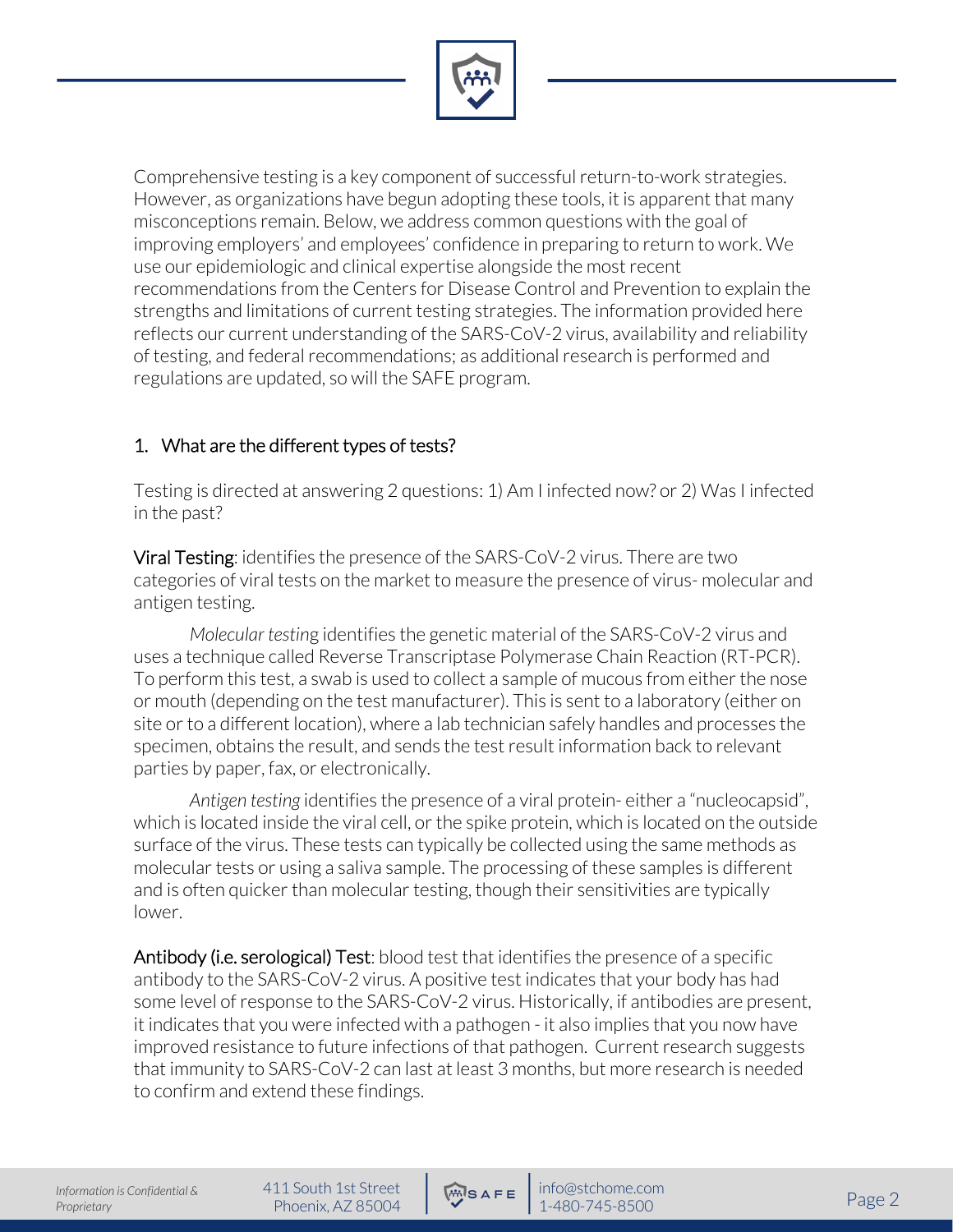

# 2. What are the cost of tests?

Tests costs related to geographic region and service providers. Currently available viral tests and pricing include:

- Nasal Swab viral testing using a lab run PCR test is between \$130 \$150 per test
- Salvia collection method, viral testing using a lab run PCR test is between \$115 -\$150 depending on dispensing and selected shipping options
- Rapid tests (in select regions, with more sites becoming available). These tests are completed and resulted within less than 20 minutes. Prices range from \$55 - \$160 for these tests based on market and supply availability
- New advancements are happening weekly and new tests are being added regularly

The antibody test (i.e. serologic) cost \$79 per test. Currently antibody tests require a complete blood draw. New tests are under development and review from the FDA that will bring to market improved antibody testing options.

# 3. Test Collection Options

STC has partnerships with national nursing, pharmacies and lab options across the country to provide the right test solution for your organization. In many cases, employers are using all three options depending on industry and current regional COVID-19 community spread. Our testing concierge service works directly with the employer to ensure the right option is employed at the right time for your business.



# 4. What is the availability of the tests?

Availability varies widely by location. Broadly, in the United States, test quality and quantity still need to be improved. However, there appears to be progress on both fronts and there is merit that widely available, high quality tests will be developed with additional research.

Viral Testing: As of August 25, 2020, nearly 150 individual emergency use authorizations for molecular tests and 3 for antigen diagnostic tests. The SAFE program utilizes several tests depending on the location and needs of the employer, including individual testing strategies. The landscape of testing is changing rapidly; STChealth and the SAFE program continuously monitor developments in the field and provide real-time access to testing for clients.

411 South 1st Street

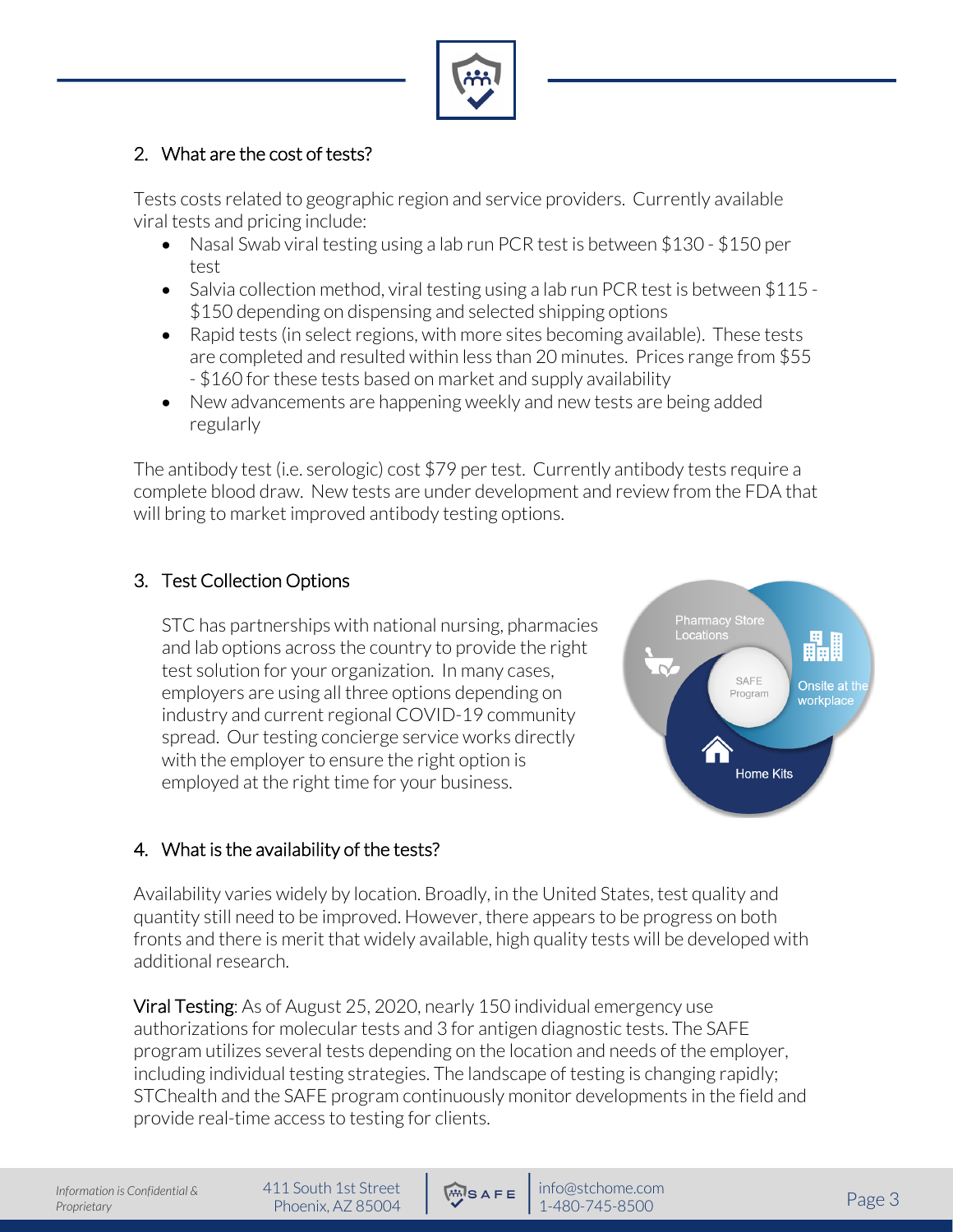

Antibody (i.e. serological) Testing: As of August 25, 2020, the FDA has granted authorization for 39 individual serologic tests. STChealth and the SAFE program collaborates with individual manufacturers and pharmacy partners to determine the availability of the most appropriate test so that clients have ready access to this technology.

#### 5. How are the tests administered?

Depending on the test manufacturer and the route of collection, samples can be collected by a healthcare professional (e.g. nasopharyngeal swab) or overseen by a clinician as the individual collects the sample (e.g. nasal swab or saliva collection). The SAFE program utilizes both strategies depending on the testing needs of the individual client and availability of resources.

#### Nasopharyngeal (NP) Swab Tests:

Obtaining a valid NP swab is not a simple task even for professionals. It is not something that you can easily do satisfactorily to yourself or a family member, and done incorrectly may cause bleeding or tissue damage. Beware - there are fraudulent non-FDA approved home tests being marketed.



Note: Specifically, the FDA is allowing the Burlington, N.C.-based diagnostics maker to test consumers' self-collected nasal samples using the company's at-home test kit. Initially, LabCorp will make the kits available to frontline healthcare workers and first responders who have been exposed to COVID-19 or have symptoms of the illness.) LabCorp intends to make its home collection kits available to consumers, in most states, with a doctor's order in the coming weeks.

411 South 1st Street

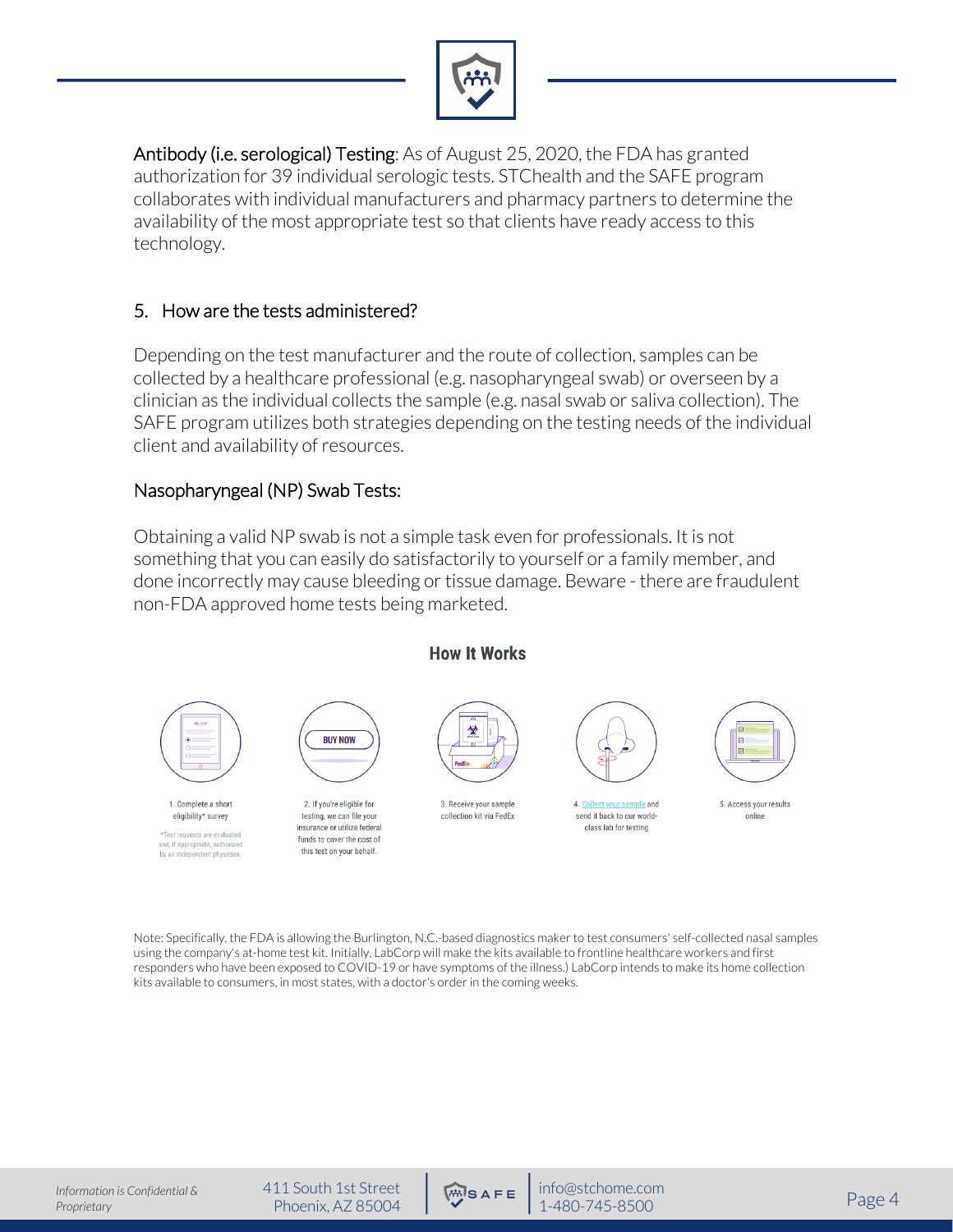

Oropharyngeal (Throat): Take a swab, insert into mouth, and swab the posterior pharynx and tonsillar areas. (Avoid the tongue.) Place tip of swab into the viral transport medium tube and cut off the applicator tip. This method does not require cold chain shipping.

Salvia Collection: Kits can be administered at the worksite, dispensed to be conducted at home, or mailed directly to the employee home. A simple process of filling the tube with salvia, sealing the tube, shaking to ensure the sample remains stable and mailing the sample per the instructions.



Antibody (i.e. serological) Testing: Currently all approved antibody tests are performed by a licensed healthcare professional. Since the antibody test is from blood, it may become possible in the future to do an antibody test at home using a small drop of blood from a fingerstick. However, there is no FDA approved home antibody test.

### 6. What are the testing turnaround times?

For both the viral and antibody (i.e. serological) tests, this can vary. For viral testing, the SAFE program is contracted with laboratory partners around the country to ensure that once the sample arrives at the facility, there is a 48-hour service level agreement with most test options , which is crucial for a timely public health response in the event of a positive test result. Most of our lab results are available in around 24 hours after being received by the lab. This is exceedingly important where the broader testing environment across the U.S. has been characterized by testing delays. In multiple regions, rapid tests are available. These results are provided within 10 – 20 minutes depending on the test.

# 7. Interpreting test results

The Centers for Disease Control and Prevention published guidance on interpreting COVID-19 test results for both, viral and antibody testing. As this guidance is updated, STC's plan is subject to change.

411 South 1st Street

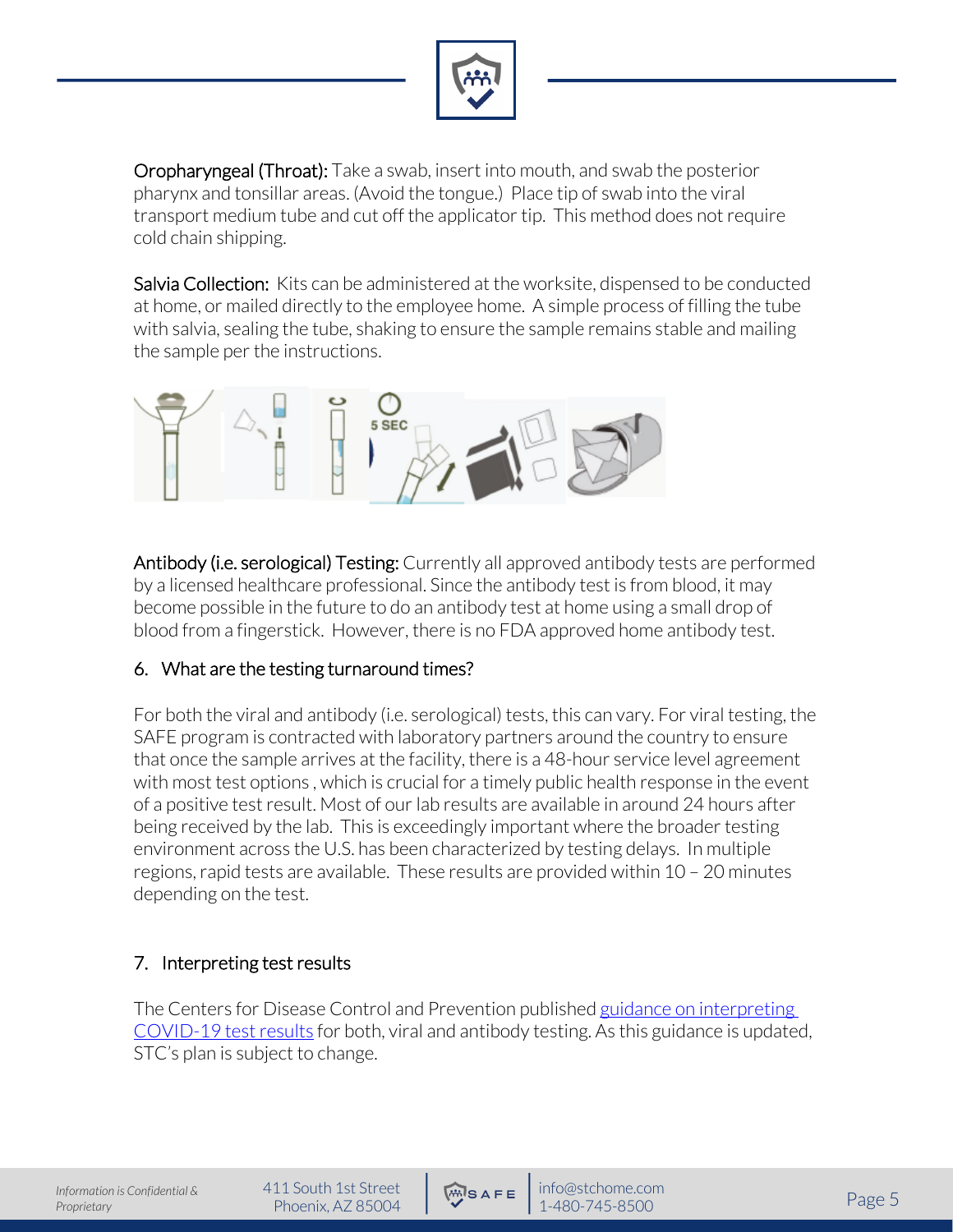

## 8. Which employees should be tested?

Testing is part of a comprehensive strategy that includes prevention, surveillance, screening, and response. In other words, testing should not be the sole factor used to make decisions about returning persons to the workplace. The SAFE program is designed to provide personalized testing solutions to individual clients based on their workplace, workforce, resources available, and testing strategies available based on geography. The basic architecture of testing is as follows:

Viral Testing: Employees with positive screening questionnaire, elevated body temperature, or who report a potential exposure should be tested. If an employee tests positive, employers should consider providing testing for all employees in the same department who share common areas, are served by the same HVAC system, or have other close contact with the employee who tested positive.

Antibody (i.e. serological) Testing: Interim guidelines from the Centers for Disease Control and Prevention note the current limitations in the available antibody tests. Because the prevalence of SARS-CoV-2 antibodies is likely low in the population at this time, individual serological tests have a low positive predictive value (i.e. the probability that individuals with positive test results truly have antibodies to this SARS-CoV-2 virus ). To overcome this limitation, there are 2 recommended, alternative strategies. First, only test those persons with a "high pre-test probability of having SARS-CoV-2 antibodies, such as persons with a history of COVID-19 like illness. If the employer wishes to gain a better understanding of the overall seroprevalence within their workforce (i.e. what percent might have developed antibodies), an alternative strategy is to provide a second test (different design characteristics) to those who test positive on the first test, also called an orthogonal testing algorithm. The table below, from the Centers for Disease Control and Prevention, shows how this strategy can greatly increase the positive predictive value.

| <b>Prevalence of SARS-CoV-2</b><br>antibodies in population | <b>Positive predictive</b><br>value for one test | Positive predictive value for<br>two orthogonal tests |
|-------------------------------------------------------------|--------------------------------------------------|-------------------------------------------------------|
| 2%                                                          | 27%                                              | 87%                                                   |
| 5%                                                          | 49%                                              | 95%                                                   |
| 10%                                                         | 67%                                              | 97%                                                   |
| 30%                                                         | 89%                                              | 99%                                                   |

\*Estimates based on an antibody test with 90% sensitivity and 95% specificity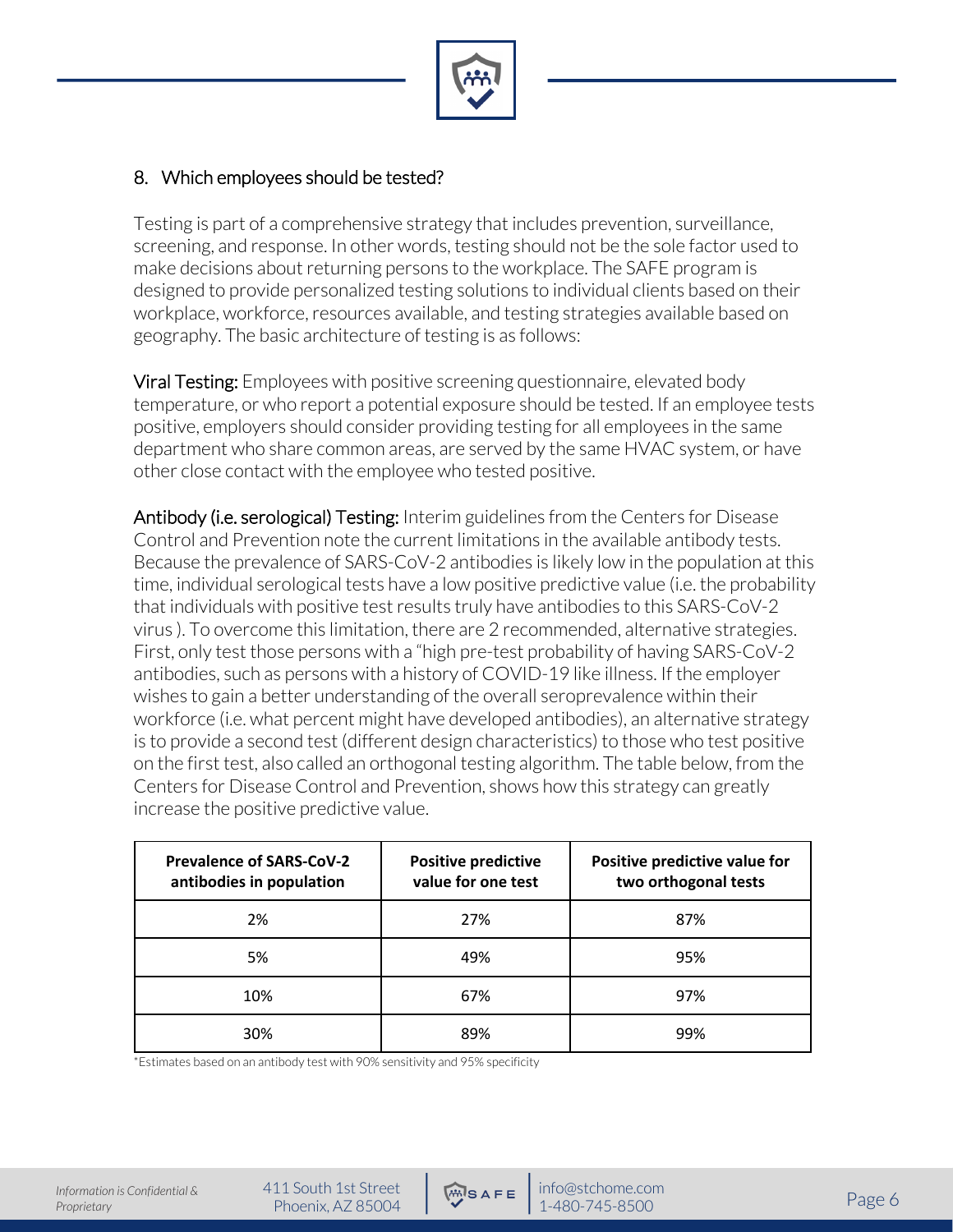

#### 9. How often should someone be tested?

The figure below illustrates the time periods in which each type of test is likely to detect the intended target.

Viral Testing: Current guidelines from the Centers for Disease Control and Prevention gives priority to testing persons with symptoms (fever, cough, shortness of breath, chills, muscle pain, new loss of taste or smell, vomiting or diarrhea, and/or sore throat). If an employee tests positive, develops symptoms, and recovers from the illness, most likely would not ever need this test again. If the test is negative when ill with symptoms, it implies another cause for the illness. However, there is a possibility for false negatives (i.e. the individual actually is infected with the SARS-CoV-2 virus).

If an employee has no symptoms and tests negative, it is likely that they are not infected at the time of testing and remain at risk for contracting the virus. For most people, they will not need to be retested unless they become ill or are aware that they have been exposed to someone who is ill with COVID-19. There are some people who, because of their work situation, may need to be retested at some interval (regardless of symptoms) to ensure they have not contracted the virus and pose a risk of spreading to others. Nursing home personnel likely to be in this situation.

Antibody (i.e. serological) Testing: As discussed above, current limitations of the antibody tests warrants careful consideration of these test results. Assuming a high positive predictive value of the antibody test, if one tests negative, it suggests that there is no immune response to the SARS-CoV-2 virus and the individual remains at risk of infection. If the test is positive (again, using the strategies discussed above), it suggests a previous infection with SARS-CoV-2 and that the immune system has mounted some response.